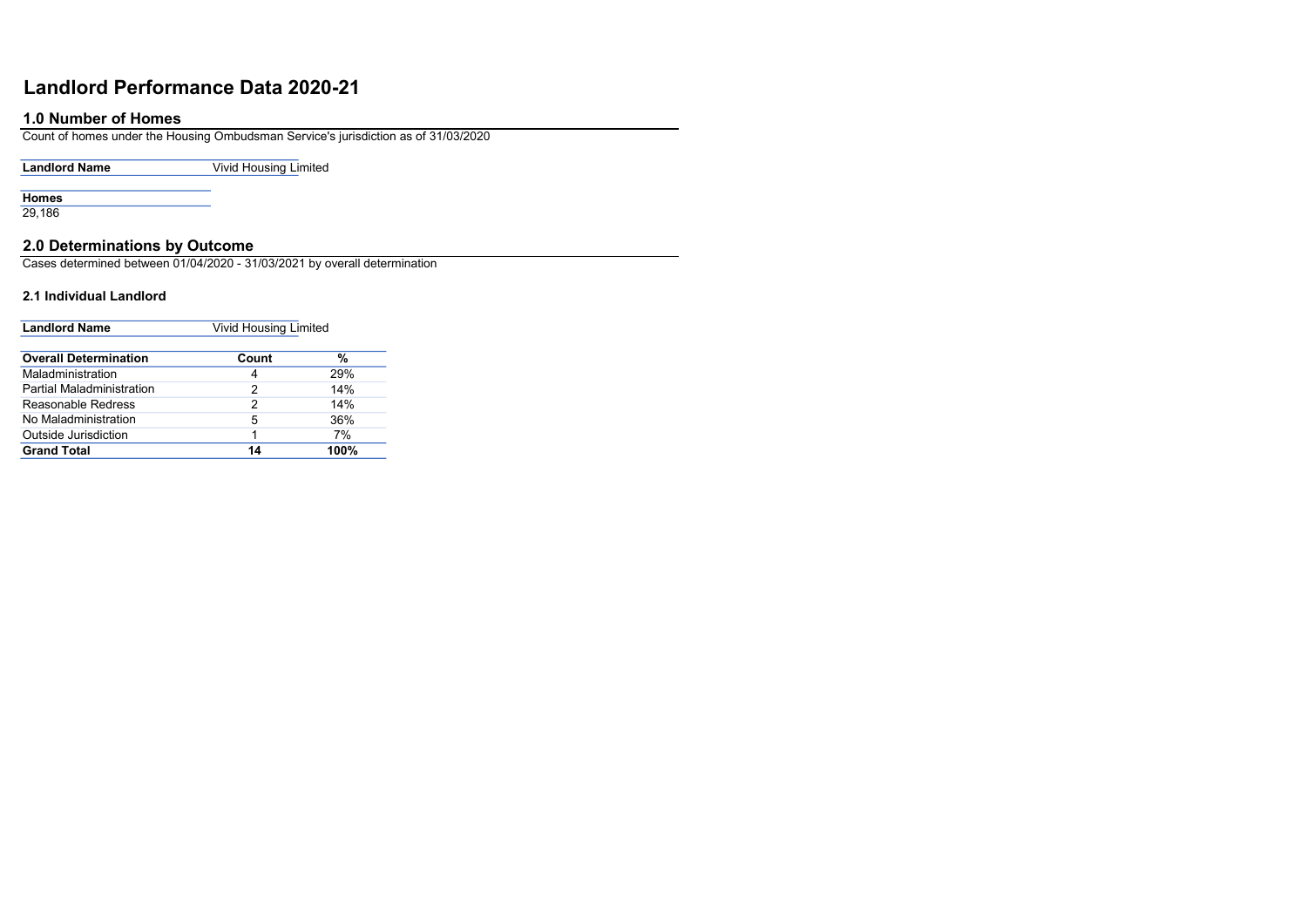### 2.0 Determinations by Outcome (continued)

Cases determined between 01/04/2020 - 31/03/2021 by overall determination

# 2.2 By Landlord Type

'Other' includes Co-operatives, For profit, Voluntary, Almshouse or Abbeyfield provider types

| <b>Overall Determination</b>     | <b>Housing</b><br><b>Association</b> | Local<br><b>Authority</b> | <b>Other</b> | <b>Grand Total</b> |
|----------------------------------|--------------------------------------|---------------------------|--------------|--------------------|
| Severe Maladministration         | $0\%$                                | 0.1%                      | $0\%$        | 0.05%              |
| Maladministration                | 25%                                  | 26%                       | 36%          | 25%                |
| <b>Partial Maladministration</b> | 21%                                  | 24%                       | 9%           | 22%                |
| Reasonable Redress               | 15%                                  | 7%                        | $0\%$        | 12%                |
| No Maladministration             | 28%                                  | 28%                       | 18%          | 28%                |
| <b>Mediation</b>                 | 3%                                   | 2%                        | $0\%$        | 2%                 |
| Outside Jurisdiction             | 7%                                   | 12%                       | 36%          | 9%                 |
| Withdrawn                        | 1%                                   | 1%                        | $0\%$        | 1%                 |
| <b>Grand Total</b>               | 100%                                 | 100%                      | 100%         | 100%               |

# 2.3 By Landlord Size

| <b>Overall Determination</b>     | Less than 1k<br>units | <b>Between 1k</b><br>and 10k units | More than 10k<br>units | <b>Grand Total</b> |
|----------------------------------|-----------------------|------------------------------------|------------------------|--------------------|
| Severe Maladministration         | $0\%$                 | $0\%$                              | 0.1%                   | $0\%$              |
| Maladministration                | 25%                   | 22%                                | 26%                    | 25%                |
| <b>Partial Maladministration</b> | 15%                   | 21%                                | 23%                    | 22%                |
| Reasonable Redress               | 9%                    | 12%                                | 13%                    | 12%                |
| No Maladministration             | 29%                   | 35%                                | 26%                    | 28%                |
| <b>Mediation</b>                 | $2\%$                 | 2%                                 | 3%                     | 2%                 |
| Outside Jurisdiction             | 18%                   | 8%                                 | 8%                     | 9%                 |
| Withdrawn                        | 2%                    | 1%                                 | 1%                     | 1%                 |
| <b>Grand Total</b>               | 100%                  | 100%                               | 100%                   | 100%               |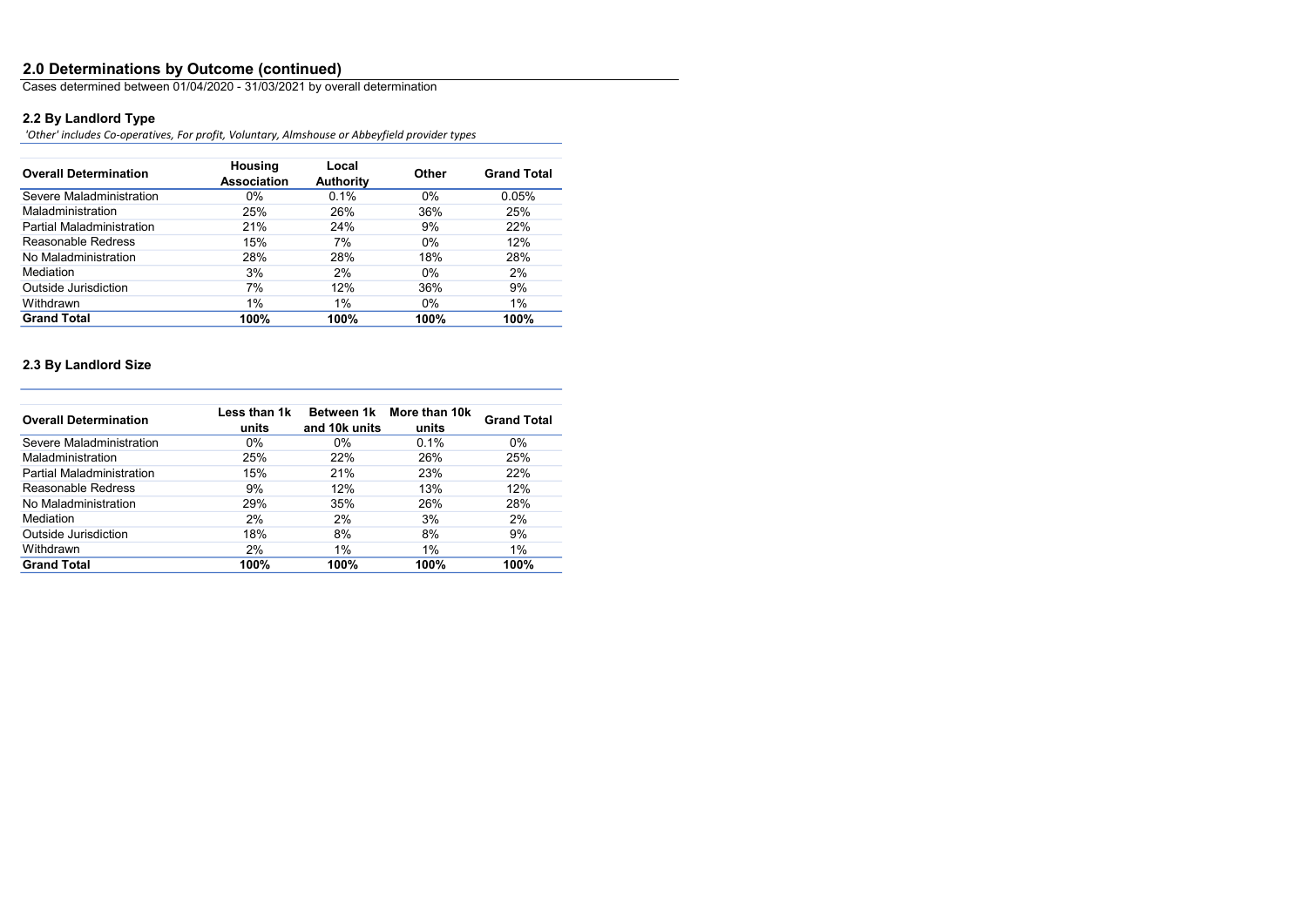### 3.0 Findings by Category

Findings on cases determined between 01/04/2020 - 31/03/2021 category and decision

Landlord Name **Vivid Housing Limited** 

|                                  | <b>Decision</b>        |                |                                    |                                       |                    |
|----------------------------------|------------------------|----------------|------------------------------------|---------------------------------------|--------------------|
| Category                         | <b>Service failure</b> | <b>Redress</b> | <b>No</b><br>maladministra<br>tion | <b>Outside</b><br><b>Jurisdiction</b> | <b>Grand Total</b> |
| <b>Tenants Behaviour</b>         |                        |                | 2                                  |                                       | 5                  |
| Charges                          |                        |                |                                    |                                       |                    |
| <b>Property Condition</b>        | ◠                      |                |                                    |                                       |                    |
| <b>Complaints Handling</b>       | າ                      |                |                                    |                                       |                    |
| Home Ownership Issues (not new I |                        |                |                                    | 2                                     |                    |
| <b>Estate Management</b>         |                        |                |                                    |                                       |                    |
| <b>Staff</b>                     |                        |                |                                    |                                       |                    |
| <b>Occupancy Rights</b>          |                        |                |                                    |                                       |                    |
| <b>Landlord Advice</b>           |                        |                |                                    |                                       |                    |
| <b>Grand Total</b>               |                        |                |                                    | 6                                     | 22                 |

## 4.0 Orders Made by Type

Orders on cases determined between 01/04/2020 - 31/03/2021 by order type

| <b>Landlord Name</b>  | <b>Vivid Housing Limited</b> |  |
|-----------------------|------------------------------|--|
|                       |                              |  |
| <b>Order Type</b>     | Count                        |  |
| Compensation          |                              |  |
| <b>Staff Training</b> |                              |  |
| Other                 | 2                            |  |
| <b>Grand Total</b>    | 10                           |  |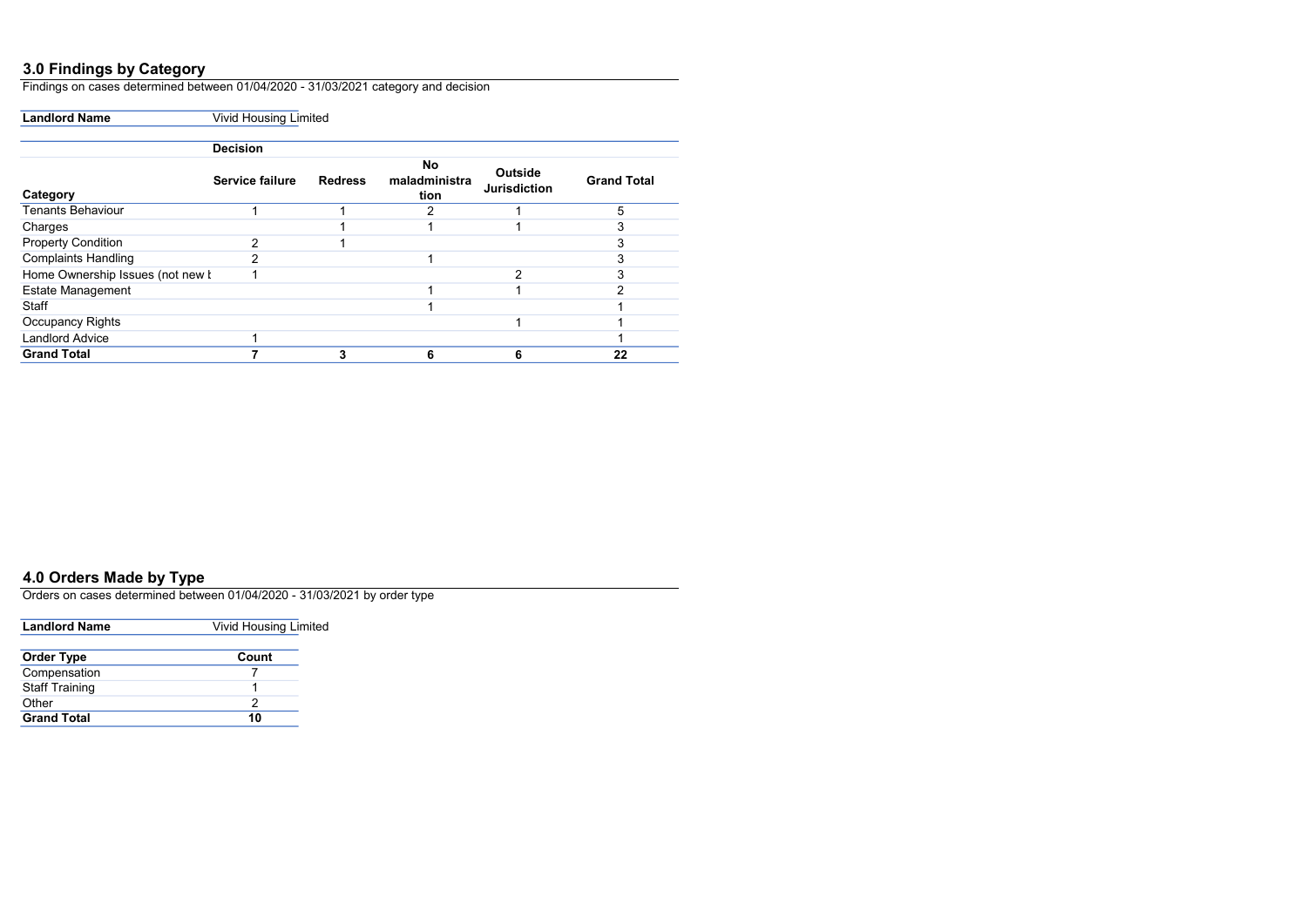# 5.0 Order Compliance Within 3 Months

Orders with compliance target dates between 01/04/2020 - 31/03/2021

## 5.1 Individual Landlord

| <b>Landlord Name</b> | <b>Vivid Housing Limited</b> |         |
|----------------------|------------------------------|---------|
| Time to comply       | Count                        | %       |
| Within three months  | 10                           | 100%    |
| <b>Grand Total</b>   | 10                           | $100\%$ |

### 5.2 By Landlord Type

'Other' includes Co-operatives, For profit, Voluntary, Almshouse or Abbeyfield provider types

| Time to comply         | <b>Housing</b><br><b>Association</b> | Local<br><b>Authority</b> | <b>Other</b> | <b>Grand Total</b> |
|------------------------|--------------------------------------|---------------------------|--------------|--------------------|
| Within three months    | 98%                                  | 99%                       | 100%         | 99%                |
| More than three months | 2%                                   | $1\%$                     | 0%           | 1%                 |
| <b>Grand Total</b>     | 100%                                 | 100%                      | 100%         | 100%               |

## 5.3 By Landlord Size

| Time to comply         | Less than 1k<br>units | Between 1k<br>and 10k units | More than 10k<br>units | <b>Grand Total</b> |
|------------------------|-----------------------|-----------------------------|------------------------|--------------------|
| Within three months    | 99%                   | 99%                         | 98%                    | 99%                |
| More than three months | 1%                    | $1\%$                       | 2%                     | 1%                 |
| <b>Grand Total</b>     | 100%                  | 100%                        | 100%                   | 100%               |